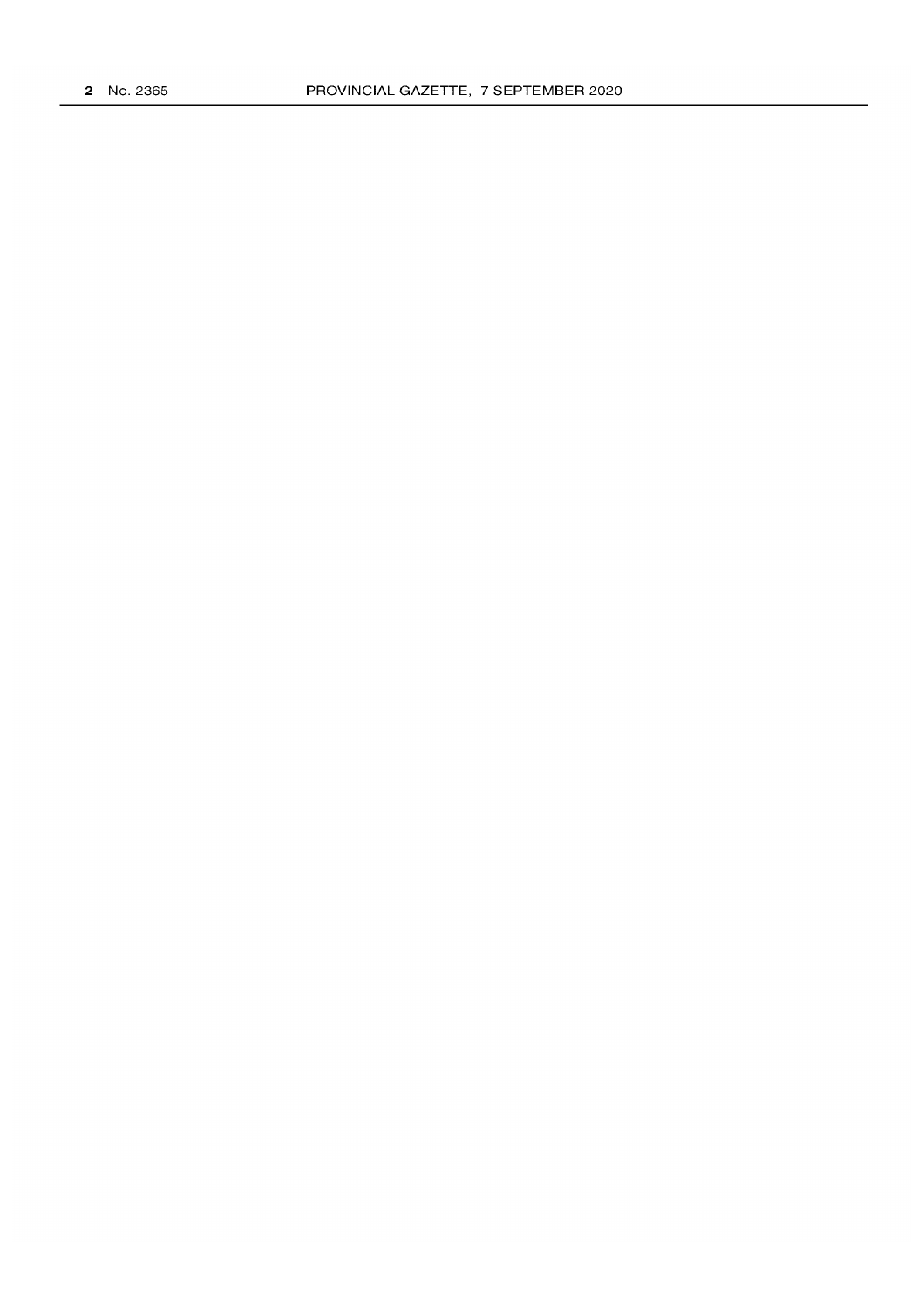## **CONTENTS**

|                                                 |                                                                                               | Gazette<br>No. | Page<br>No. |
|-------------------------------------------------|-----------------------------------------------------------------------------------------------|----------------|-------------|
| <b>GENERAL NOTICES • ALGEMENE KENNISGEWINGS</b> |                                                                                               |                |             |
| 90                                              | Spatial Planning and Land Use Management Act (16/2013): Rezoning of Erf 835, Upington         | 2365           | 14          |
| 90                                              | Ruimtelike Beplanning en Grondgebruikbestuur Wet (16/2013): Hersonering van Erf 835, Upington | 2365           | 14          |
| 91                                              |                                                                                               | 2365           | 14          |
| 91                                              |                                                                                               | 2365           | 15.         |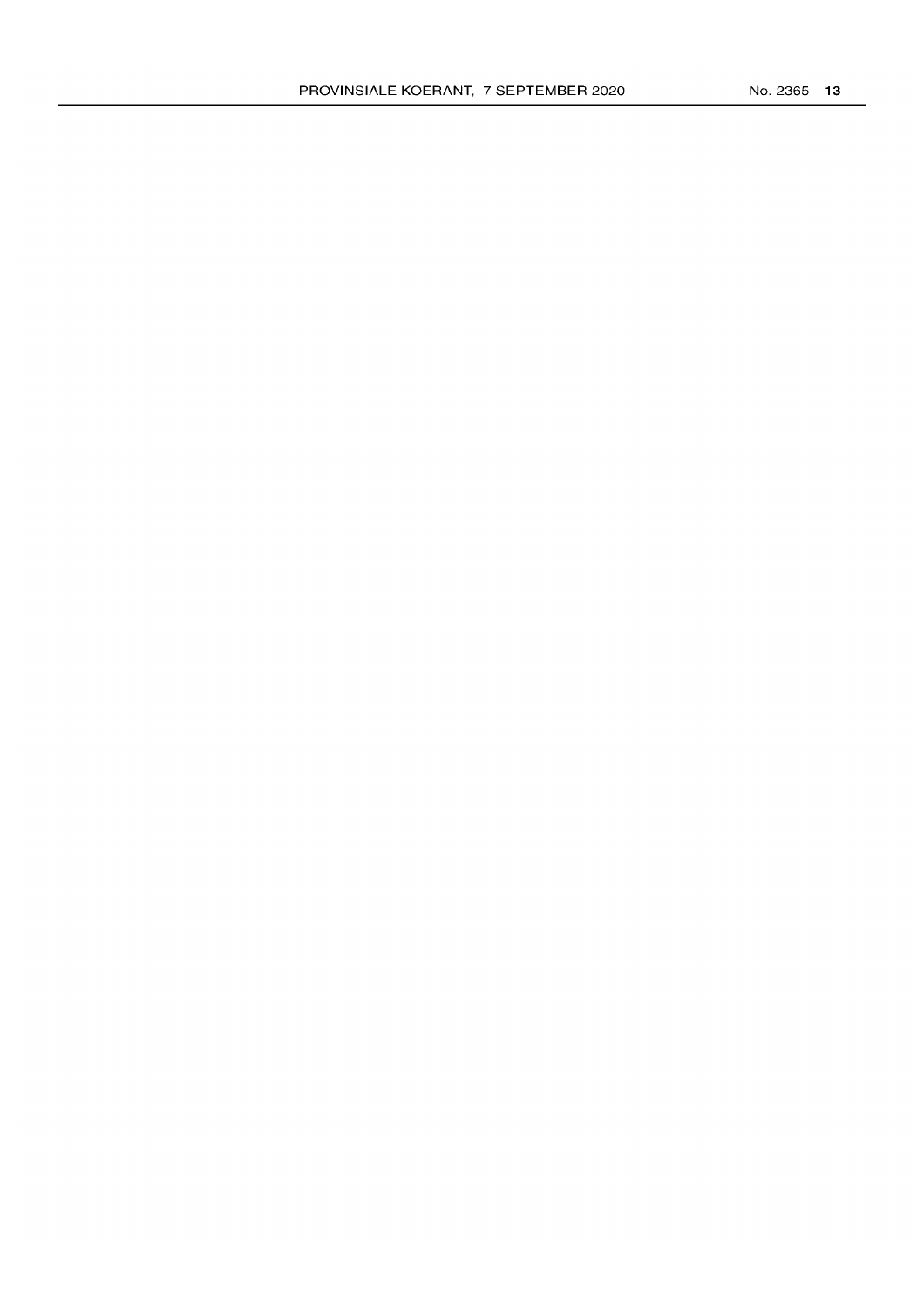# **GENERAL NOTICES • ALGEMENE KENNISGEWINGS**

## **NOTICE 90 OF 2020**

### **DAWID KRUIPER MUNICIPALITY**

## **NOTICE**

## **Spatial Planning and Land Use Management Act [Act 16 of 2013]**

**Applicant:** Macroplan

Notice is given in terms of the provisions of Spatial Planning and Land Use Management Act (Act 16 of 2013) that the Council of Dawid Kruiper has, with effect from **18 August 2020,** per Council's resolution 2020/08/05/835/01 (TP), approved the removal of the restrictive Title conditions in Title Deed T1226/1986, Section B.5. & B.6. (a), (b), (c) & (d), in order to make the rezoning of Erf 835, Upington, possible.

#### **KENNISGEWING 90 VAN 2020**

#### **MUNISIPALITEIT DAWID KRUIPER**

## **KENNISGEWING**

## **Ruimtelike Beplanning en Grondgebruikbestuur Wet [Wet 16 van 2013]**

#### **Aansoeker:** Macroplan

Hierby word ooreenkomstig die bepalings van Ruimtelike Beplanning en Grondgebruikbestuur Wet (Wet 16 van 2013) bekend gemaak dat die Dawid Kruiper Raad per besluit 2020/08/05/835/01 (TP), met ingang van **18 Augustus 2020,** goedgekeur het dat die beperkende Titelvoorwaardes opgehef word, soos uiteengesit in T1226/1986, Afdeling B.5. & B.6. (a), (b), (c) & (d), ten einde die hersonering op Erf 835, Upington, moontlik te maak.

#### **NOTICE 91 OF 2020**

#### **DAWID KRUIPER MUNICIPALITY**

### **NOTICE**

## **Spatial Planning and Land Use Management Act [Act 16 of 2013]**

## **Applicant:** Macroplan

Notice is given in terms of the provisions of Spatial Planning and Land Use Management Act (Act 16 of 2013) that the Council of Dawid Kruiper has, with effect from **26 August 2020,** per Council's resolution 2020108/08/837/01 (TP), approved the removal of the restrictive Title conditions in Title Deed T1262/2002, Section B.5. & B.6. (a), (b), (c) & (d), in order to provide for the intended land uses. on Erf 837, Upington.